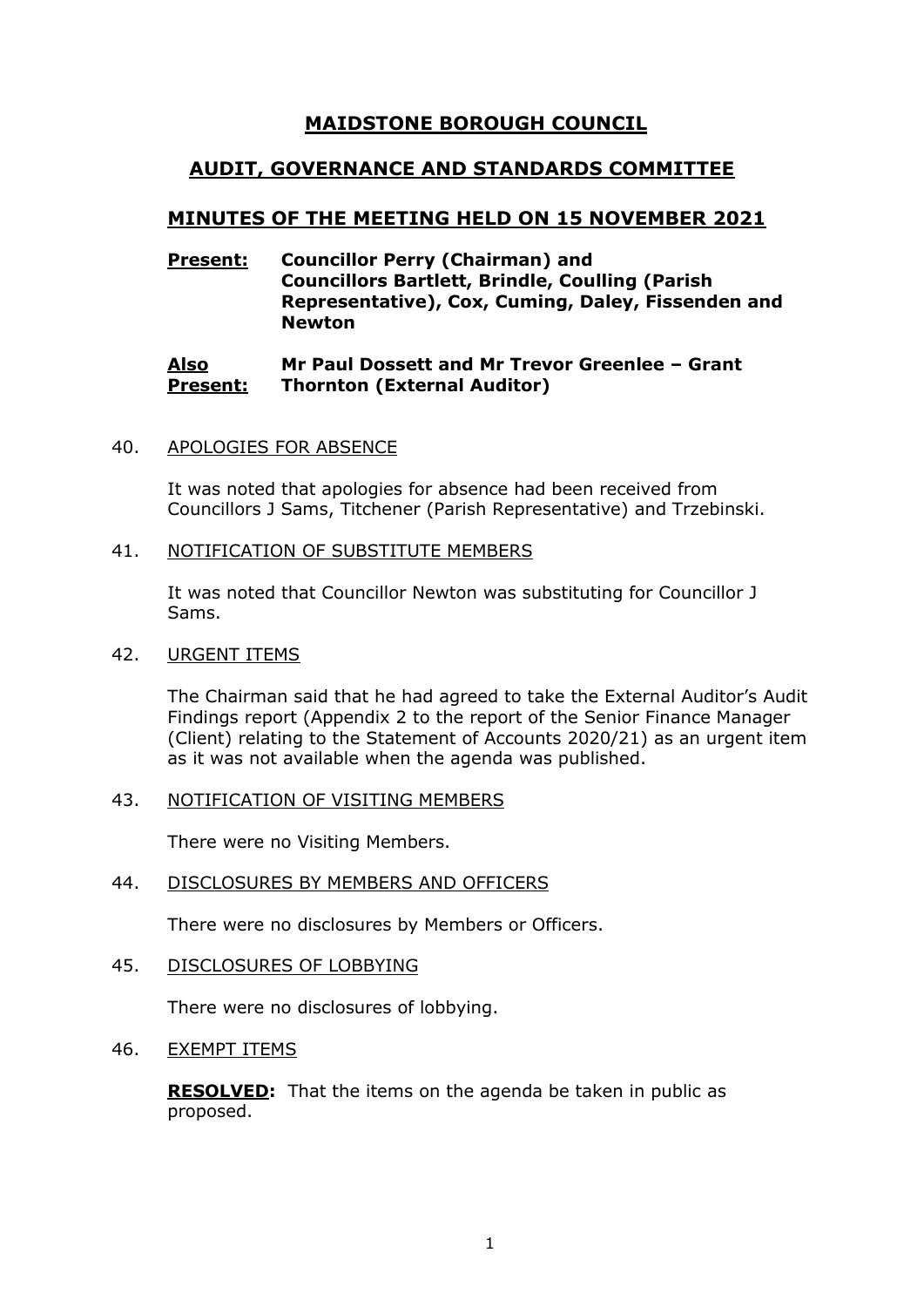# 47. MINUTES OF THE MEETING HELD ON 28 SEPTEMBER 2021

**RESOLVED:** That the Minutes of the meeting held on 28 September 2021 be approved as a correct record and signed.

# 48. QUESTION AND ANSWER SESSION FOR MEMBERS OF THE PUBLIC

There were no questions from members of the public.

#### 49. QUESTIONS FROM MEMBERS TO THE CHAIRMAN

There were no questions from Members to the Chairman.

### 50. COMMITTEE WORK PROGRAMME 2021/22

The Committee considered its work programme for the remainder of the Municipal Year 2021/22.

In response to a question, the Chairman said that he intended to raise the issue of the revised Kent Code of Conduct for Members during consideration of the Annual Complaints Report 2020/21.

**RESOLVED:** That the Committee work programme for the remainder of the Municipal Year 2021/22 be noted.

# 51. ANNUAL COMPLAINTS REPORT 2020/21

The Corporate Insight, Communities and Governance Manager introduced this report providing an overview of (a) how the Council had performed in responding to complaints in 2020/21 and (b) the Local Government and Social Care Ombudsman's (LGSCO) Annual Review Letter 2020/21. It was noted that:

- The Council received 567 stage 1 complaints in 2020/21 compared to 720 in the previous year, a decrease of 21.25%. It was likely that this decrease was due to the COVID-19 pandemic. The number of stage 1 complaints received accounted for 0.18% of the total volume of calls and online forms received by the Council in 2020/21. This had decreased compared to 2019/20 when the number of stage 1 complaints received accounted for 0.28% of all calls and online forms received by the Council.
- Of the 567 stage 1 complaints received in 2020/21, 59 were escalated to the second stage of the Council's complaints process. This was an escalation rate of 10.4% compared to 15.3% in 2019/20 and the performance target of 15%.
- Whilst the overall number of complaints had reduced, there had been a slight increase in response times at both stage 1 and stage 2 compared to 2019/20 which could be accounted for by the absence and redeployment of staff due to the pandemic.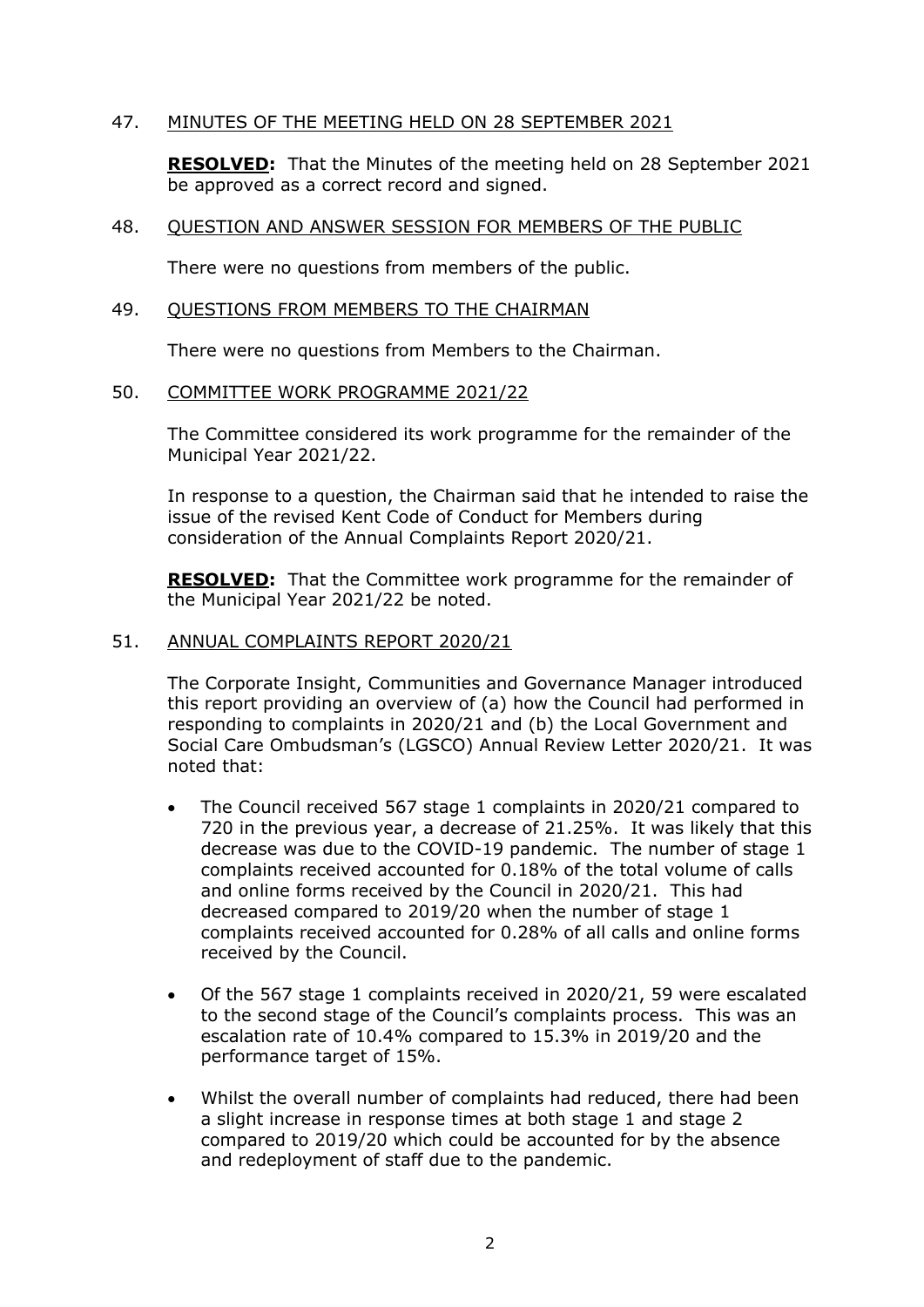- The Council received 58 written compliments in 2020/21 compared to 47 in 2019/20, an increase of 23.4%.
- The LGSCO Annual Review Letter 2020/21 was positive for the Council. There was no comment or critique of its complaints handling and the LGSCO did not issue any public reports regarding the Council in 2020/21. The LGSCO had made decisions on 32 complaints in 2020/21. This represented a decrease of 11 decisions compared to the previous year. The number of upheld complaints had stayed the same as in 2019/20 (7), but the upheld rate had decreased. All recommendations made by the LGSCO had been complied with by the Council.

Members thanked the Officers for the Council's performance in responding to complaints and for the actions which had been implemented to improve the Council's complaints handling process.

The Chairman then took the opportunity to update the Committee on the position with regard to the drafting of a revised Kent Code of Conduct for Members. He explained that a document was being worked on by the Kent Secretaries (Monitoring Officers), but they were unable to provide a draft at this stage. He would continue to liaise with the Monitoring Officer on this important issue.

In response to a question, the Chairman undertook to ensure that when the new Constitution is being drafted for the new Executive Model of Governance either the Audit, Governance and Standards Committee or Maidstone KALC are asked to comment on the section relating to the arrangements for dealing with alleged breaches of the Members' Code of Conduct.

**RESOLVED:** That the Council's performance on complaint management in 2020/21 and the information contained in the Local Government and Social Care Ombudsman's Annual Review Letter 2020/21 be noted.

# 52. DATA PROTECTION UPDATE

The Corporate Insight, Communities and Governance Manager introduced her report providing an update on the progress of compliance with the Data Protection Act 2018 (the General Data Protection Regulation (GDPR)). The report included:

- Information on a consultation document published by the Department for Digital, Culture, Media and Sport on proposed changes to data protection legislation together with a summary of the key areas that might impact the Council;
- Information on the Code of Practice for Data Sharing published by the Information Commissioner's Office;
- Examples of the Information Commissioner's Office applying its powers; and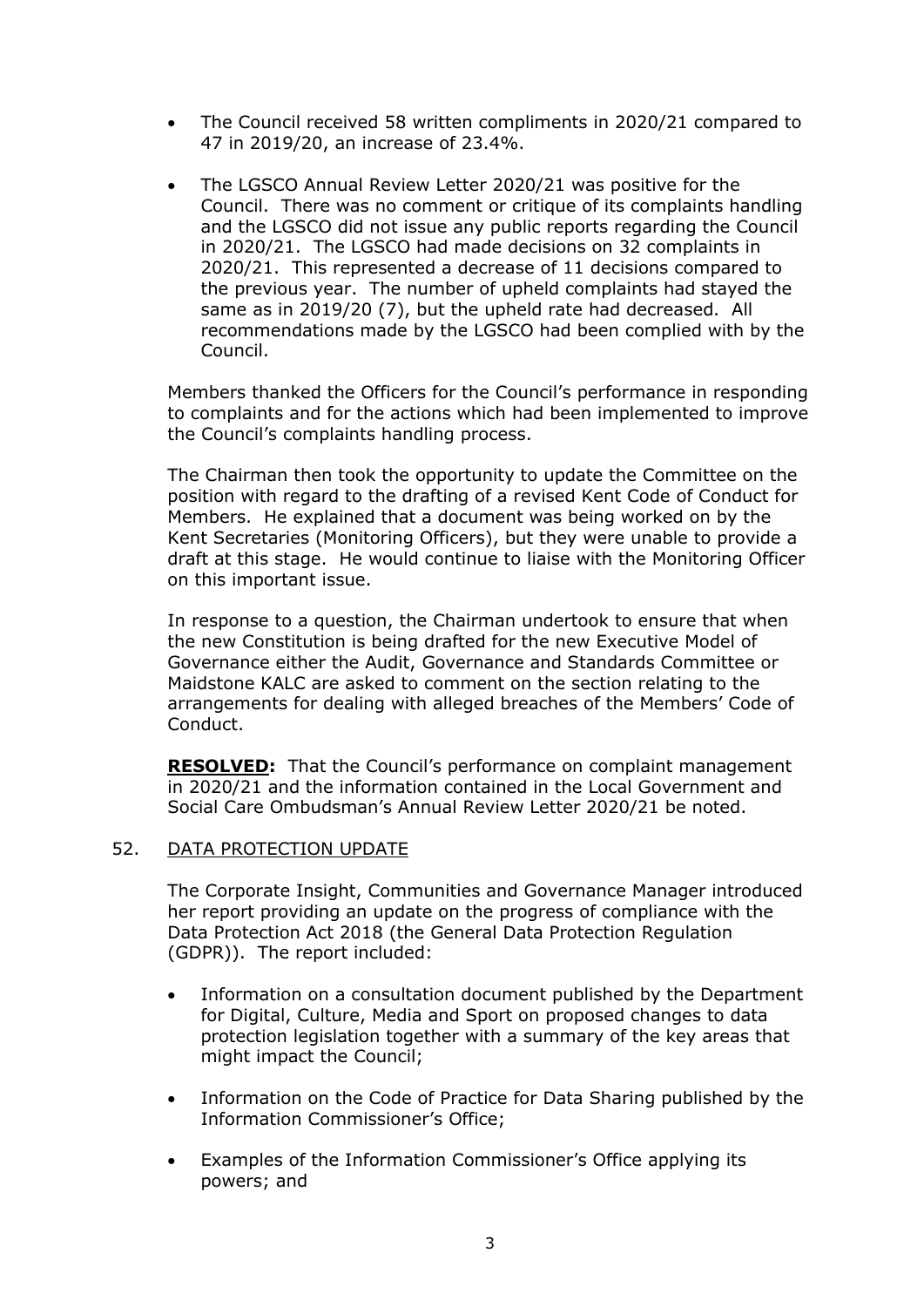• Details of progress against the Data Protection Action Plan together with an explanation for a change in the structure of the Corporate Insight, Communities and Governance Team which was responsible for data protection.

The Corporate Insight, Communities and Governance Manager asked the Committee to consider the inclusion in future reports of performance data relating to wider information management such as the processing of requests under Freedom of Information Act/Environmental Impact Regulations; the processing of Subject Access Requests; Management of Data Breaches; Information Sharing Arrangements; and Data Protection Impact Assessments. She explained that this would give a more complete view of the work being undertaken in this area as well as the success of actions implemented to ensure compliance.

Members welcomed the inclusion of this performance data in future reports to the Committee.

In response to questions, the Corporate Insight, Communities and Governance Manager explained that the proposed introduction of a charge for Subject Access Requests might exclude those who are financially insecure; the performance data which it was proposed to include in future reports was information that was provided already to the Information Management Board; and data protection was just one part of the work of the Corporate Insight, Communities and Governance Team, which also included complaints handling, processing of requests under Freedom of Information Act/Environmental Impact Regulations and information management more generally.

# **RESOLVED:**

- 1. That the national context and the progress of compliance with the Data Protection Act 2018 (the General Data Protection Regulation (GDPR)) be noted.
- 2. That the actions taken to date and the next steps be noted.
- 3. That the Committee should continue to receive an annual update on the progress of embedding GDPR into the Council's processes until all actions become business as usual and that performance data relating to wider information management such as the processing of requests under Freedom of Information Act/Environmental Impact Regulations; the processing of Subject Access Requests; Management of Data Breaches; Information Sharing Arrangements; and Data Protection Impact Assessments should also be included in these reports going forward.

# 53. ANNUAL GOVERNANCE STATEMENT - MID-YEAR UPDATE

The Head of Policy, Communications and Governance presented her report providing an update on the progress made against the Action Plan for 2021/22 contained in the Annual Governance Statement for 2020/21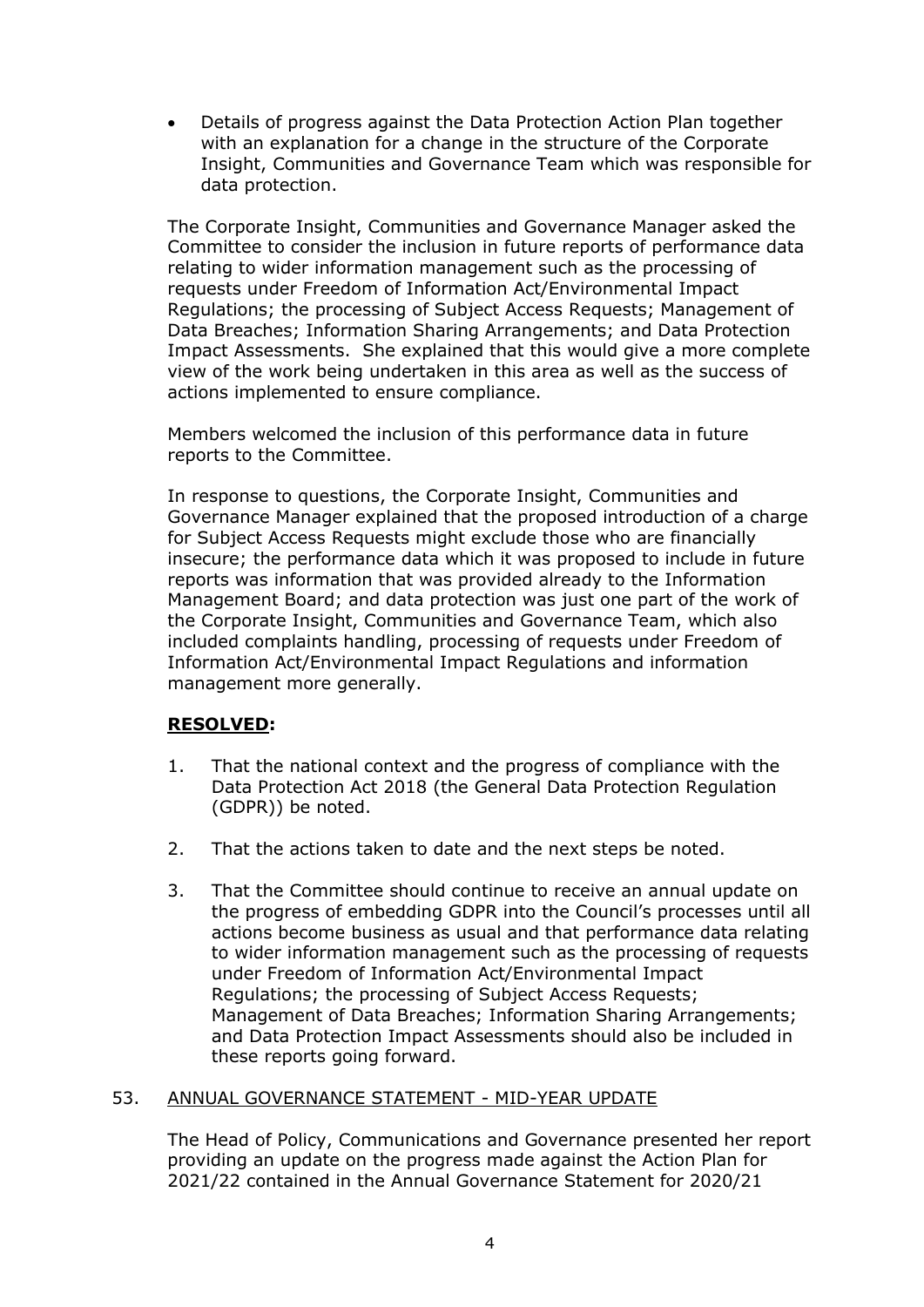which was approved by the Committee in July 2021. It was noted that progress had been made across all areas identified for action. For example:

- Progress had been made and actions were planned to ensure compliance with the new Financial Management Code.
- Actions had been taken in respect of key corporate risks which had been identified. In response to the risks associated with the contraction in the retail and leisure sectors, work on the Town Centre Management Strategy had been approved as part of the Council's Action Plan for Recovery and Renewal which had been reported to the Policy and Resources Committee and which included funding for the Strategy itself and for activities in and promotion of the Town Centre.
- Work was continuing on the new Executive Model of Governance which would be introduced at the Annual Meeting of the Council in May 2022. The next phase was drafting the new Constitution which was a substantial and critical piece of work. Training was planned for Councillors and Officers on the new arrangements prior to their commencement.

In response to a question, the Head of Policy, Communications and Governance advised the Committee that since the changes to the Constitution would be substantial, it would not be practical to show them as track changes to the existing document. However, every effort would be made to highlight the key differences and the areas that remained the same, and briefings could be arranged.

**RESOLVED:** That the update on progress against the Annual Governance Statement Action Plan 2021/22, as set out in Appendix A to the report of the Head of Policy, Communications and Governance, be noted.

# 54. INTERIM INTERNAL AUDIT AND ASSURANCE REPORT 2021/22

The Head of Audit Partnership introduced his report summarising the progress made so far towards completing the 2021/22 Internal Audit and Assurance Plan and providing an update on changes within the Mid-Kent Audit Partnership, including his imminent departure to take up a new role elsewhere.

In introducing the report, the Head of Audit Partnership advised the Committee that:

• The Internal Audit Team had continued to work with adequate independence and had not been subject to undue pressure from Members or Officers. No instances had been identified where it was considered that management had responded inappropriately to risk. He was satisfied that there were sufficient resources available to deliver the 2021/22 Internal Audit and Assurance Plan and to provide a robust Audit Opinion notwithstanding changes within the Team. Two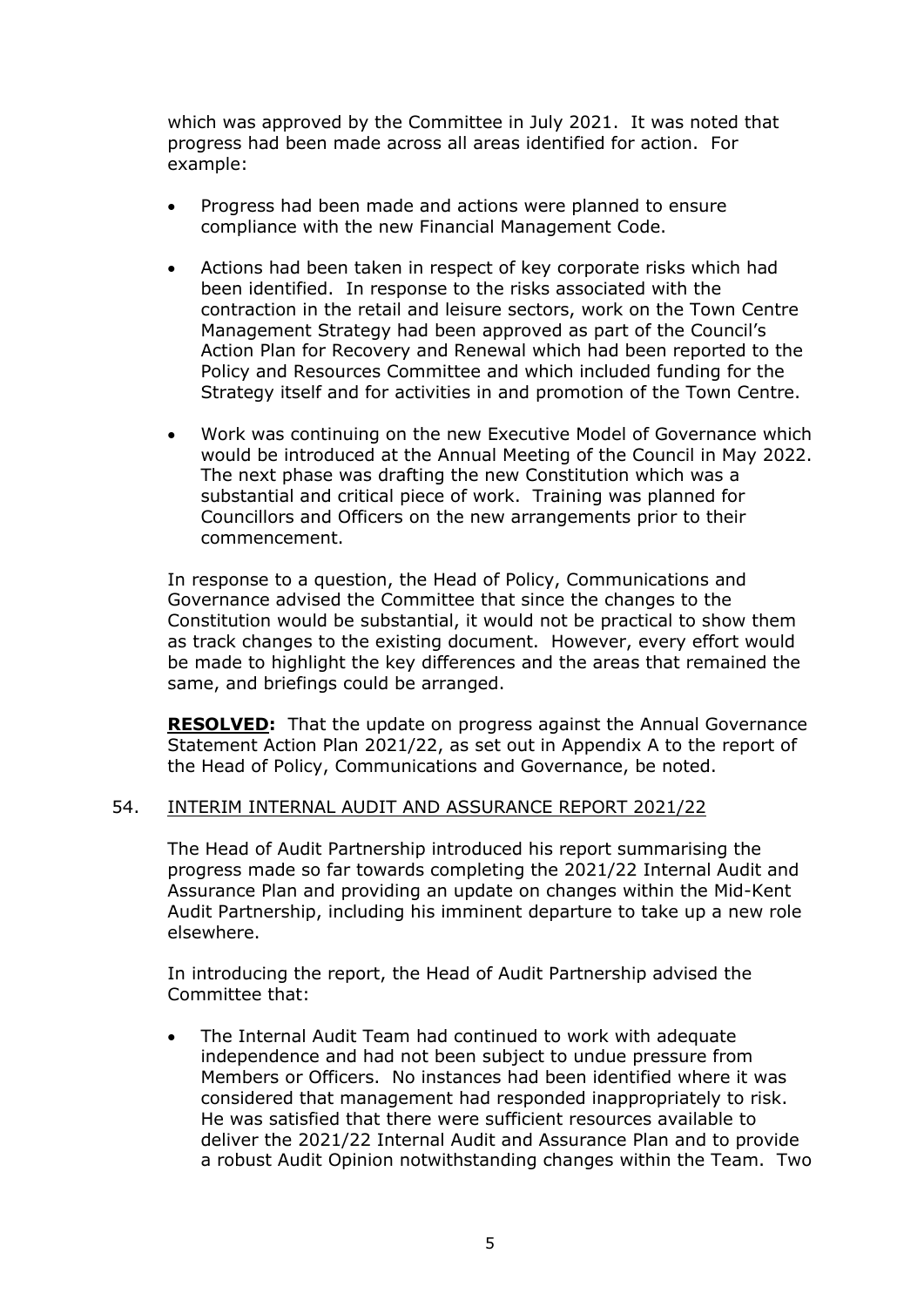of the vacancies referred to in the report had now been filled and a market tender was being prepared to seek contractor support.

- In July, there were two audit engagements approaching completion that were not finished in time for Committee deadlines. As expected, there were no significant concerns that would alter the Opinion or demand separate reporting.
- Progress against the 2021/22 Audit Plan was generally as expected and would be kept under review having regard to contracting and recruitment plans.
- Work on overseeing, updating and reporting on risk had continued during the year in line with the Risk Management Framework. A risk management software package had been acquired which would help embed the Council's risk management approach and improve the quality of reporting.
- The report also included details of the current position on following up agreed actions. Three of these had been delayed but there were no extra risks.
- In terms of audit quality and improvement, he was satisfied that the Internal Audit Service remained in conformance with the Code of Ethics.

In response to a question, the Head of Audit Partnership advised the Committee that it was difficult to recruit qualified audit staff, but, in his view, working for a shared service was a more attractive, diverse prospect than working for one local authority and the recruitment process was no more complex.

On behalf of the Committee, the Chairman thanked Mr Rich Clarke for his services as the Head of Audit Partnership and wished him all the very best for the future.

**RESOLVED:** That the work so far towards completing the 2021/22 Internal Audit and Assurance Plan and the updates regarding the Mid-Kent Audit Partnership be noted.

# 55. TREASURY MANAGEMENT MID-YEAR REVIEW 2021/22

The Finance Manager presented his report setting out the activities of the Treasury Management function for the first six months of the 2021/22 financial year in accordance with CIPFA's Code of Practice on Treasury Management in Local Authorities. The Finance Manager advised the Committee that:

• The Treasury Management Strategy for 2021/22 was approved by the Council on 24 February 2021 and the key aim was to keep investments short and to use cash balances to fund the Capital Programme due to low investment returns.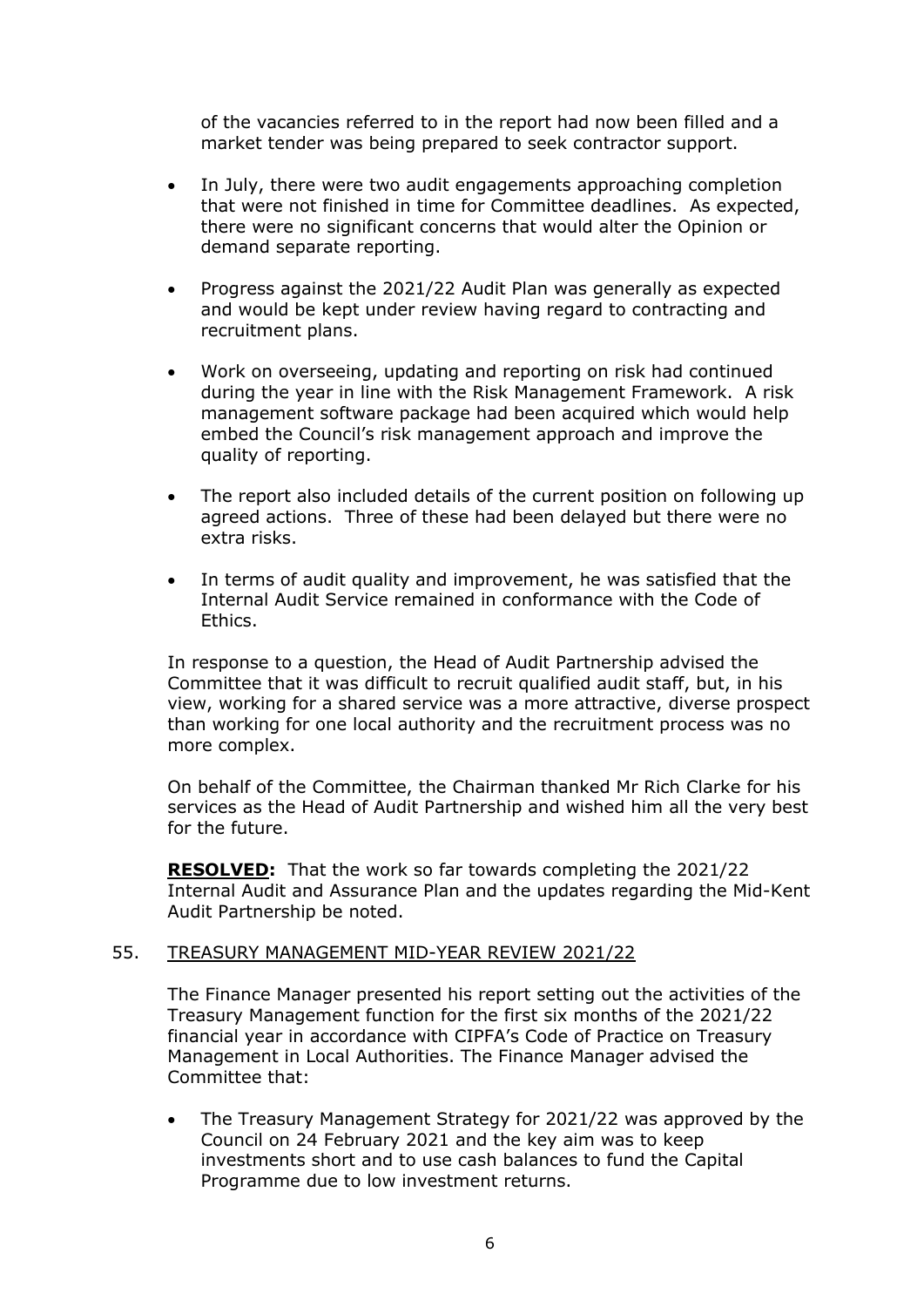- Investment balances had averaged around £33m over the year so far. This was higher than in previous years mainly due to business and COVID grant funding from the Government and slippage within the Capital Programme. However, grants would soon be repaid, and the Capital Programme would accelerate over the next few months, which in turn would reduce this balance.
- All investment funds had been held in call accounts, notice accounts, money market funds and short-term fixed deposits.
- As at 30 September 2021, investments totalled £45.19m and the Council had short-term external borrowing of £9m from other local authorities.
- The Council was looking to transfer some of its short-term borrowing for the certainty of longer-term rates and had taken out a loan with the Public Works Loan Board after its rates dropped significantly following the recent budget announcement.
- During the first six months of the financial year 2021/22, the Council had operated within the prudential and treasury indicators set out in the Treasury Management Strategy Statement and in compliance with its Treasury Management Practices.

In response to questions, the Finance Manager advised the Committee that:

- Borrowing at present was for short-term liquidity to cover peaks and troughs within the cashflow. However, the Capital Programme was starting to escalate, and borrowing would increase.
- Short-term borrowing was anything less than one year. The decision had been made to lock into the loan from the Middlesbrough Teesside Pension Fund because the funding was required, the rates were good and to avoid the need to re-finance after a few months.
- All of the Council's institutions were highly rated and as security of capital was an investment priority, it was the practice to spread the risk across several institutions. However, as requested, a comparison could be provided at the next meeting of the costs and returns associated with the current investment profile and those resulting from overnight deposits with the Bank of England.

# **RESOLVED:**

- 1. That the position regarding the Treasury Management Strategy as at 30 September 2021 be noted.
- 2. That no amendments to the current procedures are necessary as a result of the review of activities during the first six months of the 2021/22 financial year.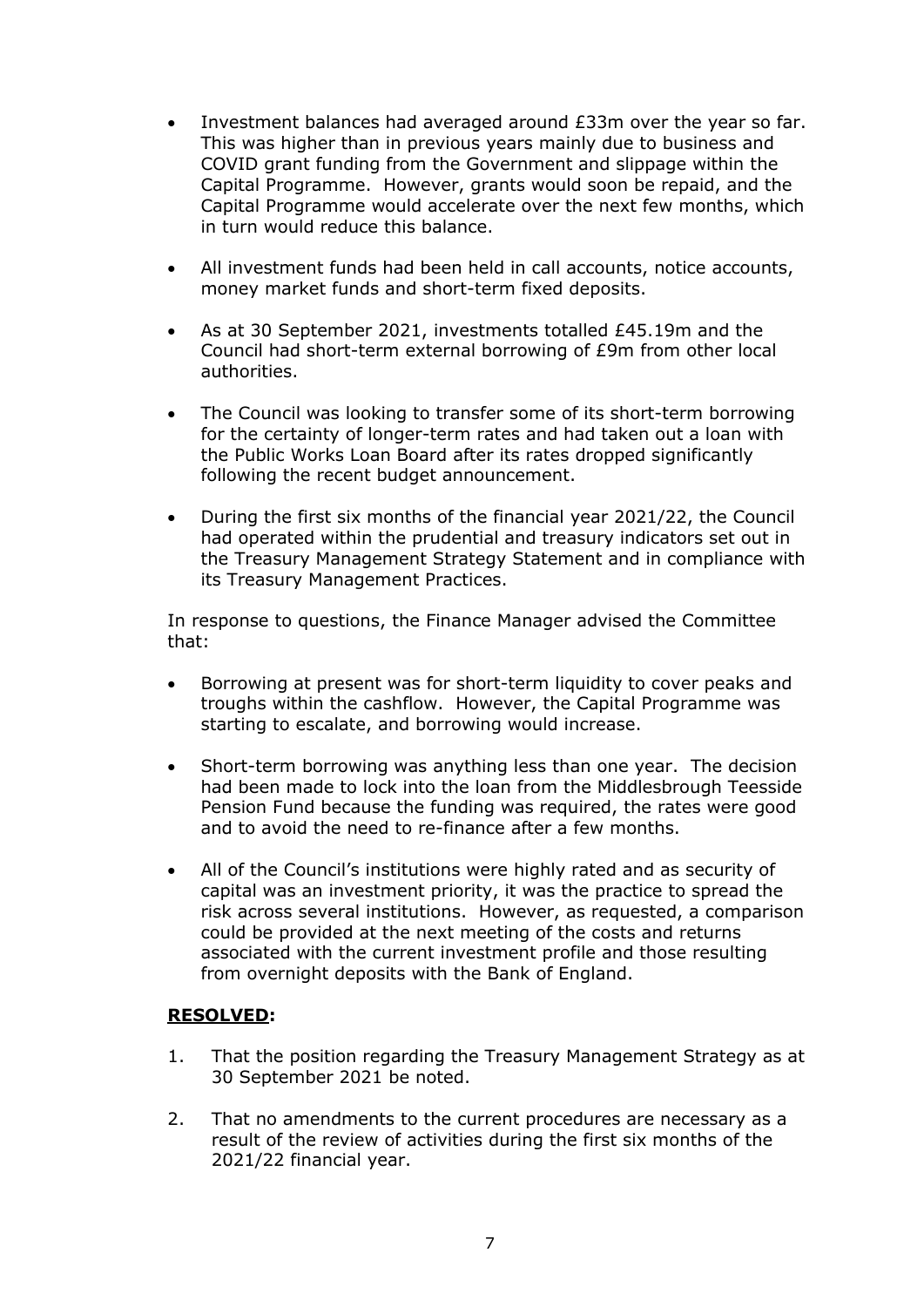# 56. STATEMENT OF ACCOUNTS 2020/21

The Senior Finance Manager (Client) introduced his report setting out an updated Statement of Accounts for 2020/21 together with the Audit Findings report from Grant Thornton, the External Auditor.

The Senior Finance Manager (Client) advised the Committee that:

• The external audit was still in progress but approaching its conclusion. The most significant outstanding issue related to the accounting treatment for the housing developments at Brunswick Street and Union Street. The necessary adjustments were being finalised. Whilst the numbers involved were material, the outcome of these adjustments would not impact on the General Fund Balance. The impact would be substantially on the Balance Sheet and the expenditure would remain classified as capital spend. It was therefore proposed that recommendation 1 set out in the report be amended as follows:

That the Statement of Accounts 2020/21 attached at Appendix 1 to the report of the Senior Finance Manager (Client) be approved *subject to the satisfactory resolution of the capital accounting issues referred to in the Audit Findings report by the Director of Finance and Business Improvement in consultation with the Chairman of the Committee.*

• As requested at the last meeting, the report included additional information regarding the accounting treatment of the pensions liability and the arrangements for funding the deficit. Information had been received from the actuary explaining the significant increase in the liability in 2021. This was largely because of assumptions made around inflation and changes made by the actuary for accounting purposes. These were reflected as accounting adjustments in the Statement but did not impact directly on the Council's financial position. The report also included details of the funding arrangements which were based on triennial valuations. These were separate to the accounting arrangements and enabled the Council to ensure that adequate budgetary provision was in place to meet the pensions liability and repay any deficit on the Fund.

Mr Trevor Greenlee of Grant Thornton, the External Auditor, provided a summary of the Audit Findings report. He explained that work was still in progress but there was nothing that he needed to draw Members' attention to at this stage. Discussions would continue with the Finance Team regarding, inter alia, the accounting treatment for the housing developments at Brunswick Street and Union Street. There was a revised approach to the Value for Money work for 2020/21 following the introduction of a new Code of Audit Practice and the expectation was that the Value for Money conclusion would be issued no more than three months after the opinion on the financial statements. The delay in providing the Audit Findings report within expected timescales reflected the difficulties being experienced in the external audit sector linked to the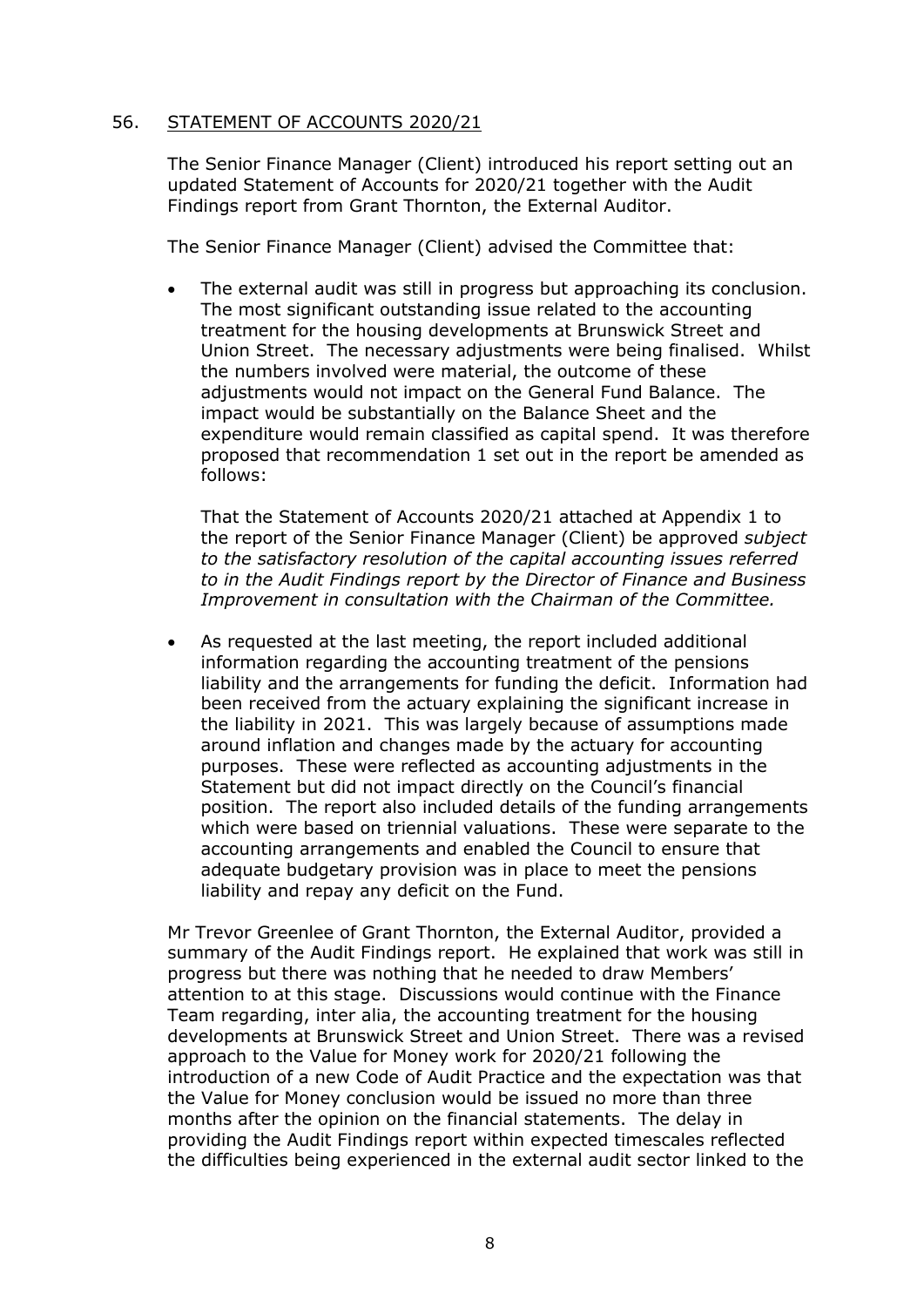pandemic and other issues around the extent of regulation and expectations.

In response to questions:

- Mr Greenlee provided an update on the situation regarding ongoing slippage within the timescales for completion of external audits.
- The Director of Finance and Business Improvement explained that in terms of the pensions liability and the action taken to fund that liability, there were two separate calculations, albeit generated by the same actuary. He would be happy to arrange a Member briefing on the subject of the pensions liability and the funding arrangements.

# **RESOLVED:**

- 1. That the Statement of Accounts 2020/21, attached at Appendix 1 to the report of the Senior Finance Manager (Client), be approved subject to the satisfactory resolution of the capital accounting issues referred to in the Audit Findings report by the Director of Finance and Business Improvement in consultation with the Chairman of the Committee.
- 2. That delegation to approve any further non-material changes be given to the Director of Finance and Business Improvement in consultation with the Chairman of the Committee.
- 3. That the External Auditor's Audit Findings report, attached at Appendix 2 to the report of the Senior Finance Manager (Client), be noted.
- 4. That the Letter of Representation, attached at Appendix 3 to the report of the Senior Finance Manager (Client), be approved.

Note: Mr Paul Dossett of Grant Thornton, the External Auditor, had hoped to address the Committee but lost connectivity.

# 57. BUDGET STRATEGY - RISK ASSESSMENT UPDATE

The Director of Finance and Business Improvement introduced his report providing an update on the budget risks facing the Council. It was noted that:

- Current monitoring indicated that in year financial performance in 2021/22 remained in line with budget. Looking ahead, there were several risks that would be reflected in the updated Medium-Term Financial Strategy, notably inflation remaining above the Government's long-term targets and uncertainty about future local government funding arrangements.
- A potential issue for Maidstone was that an 'across the board' increase in funding for Councils would use the current basis of assessing